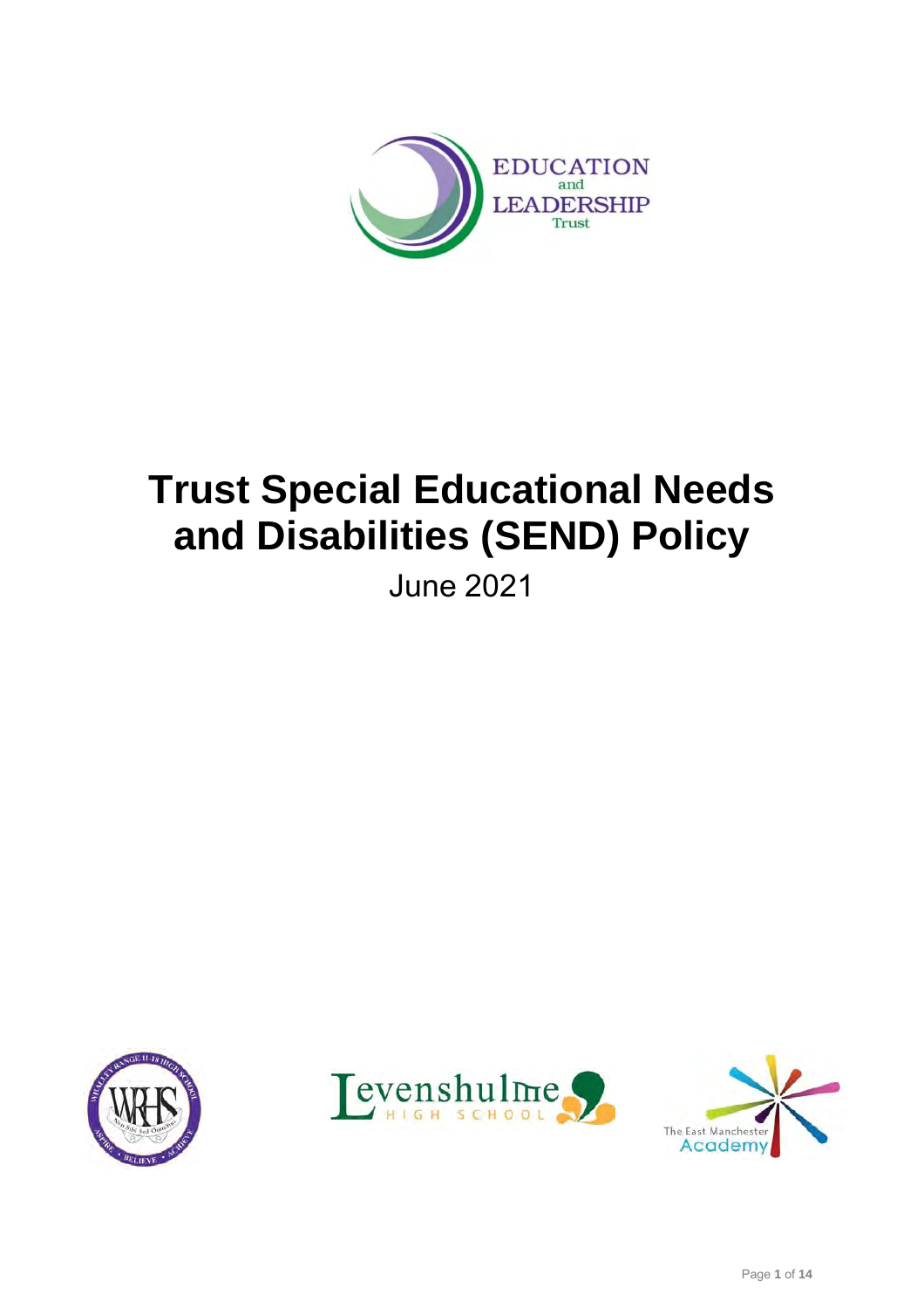# **Contents**

|                  |                                                       | Page            |
|------------------|-------------------------------------------------------|-----------------|
| 1.0              | Purpose of the Policy                                 | 3               |
| 2.0              | Philosophy                                            | 3               |
| 3.0              | Aims and Objectives                                   | $\overline{4}$  |
| 4.0              | <b>Legislation and Guidance</b>                       | 5               |
| 5.0              | <b>Definitions</b>                                    | 5               |
| 6.0              | Roles and Responsibilities                            | 6               |
| $\overline{7.0}$ | <b>Categorising Special Educational Needs</b>         | 8               |
| 8.0              | Identification, Assessment and Provision              | 9               |
| 9.0              | A Graduated Approach                                  | 10              |
| 10.0             | <b>Additional SEND Support</b>                        | $\overline{11}$ |
| 11.0             | Curriculum                                            | 11              |
| 12.0             | <b>Resources and Training</b>                         | 12              |
| 13.0             | Admissions                                            | 12              |
| 14.0             | <b>Supporting Students and their Families</b>         | 12              |
| 15.0             | Supporting Students at School with Medical Conditions | $\overline{13}$ |
| 16.0             | Evaluating the Success of our SEND Provision          | $\overline{13}$ |
| 17.0             | Complaints                                            | 14              |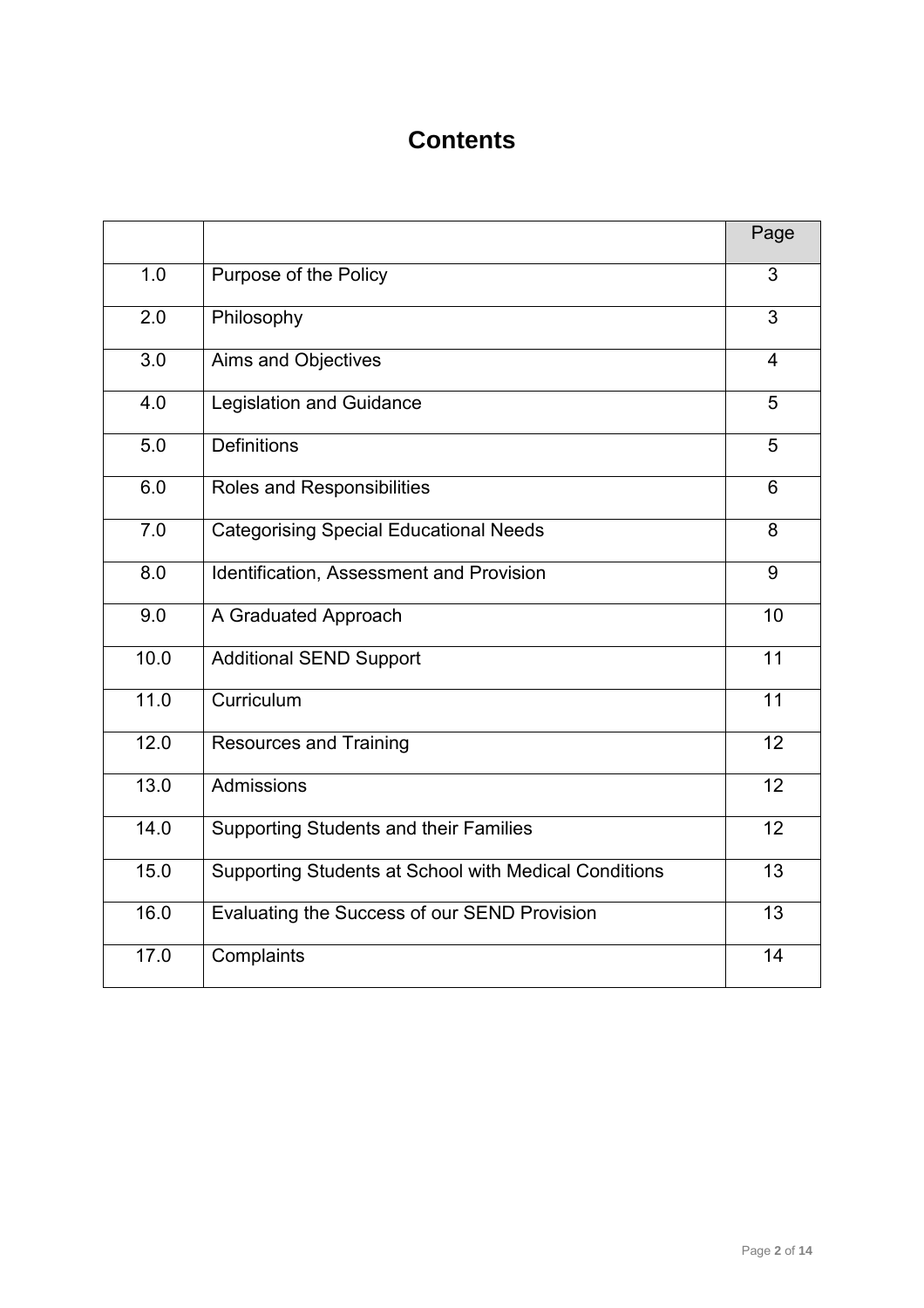# **1.0 PURPOSE OF THE POLICY**

Schools in the Education and Leadership Trust firmly believe that each student should be given equality of opportunity to achieve their full potential – spiritually, academically and socially – by recognising the uniqueness of each individual and providing a rich and varied learning experience for all. Each student, regardless of ability, is entitled to a broad and balanced curriculum which is relevant to their educational needs and personal development. The curriculum offered should give all students a sense of achievement and thereby help them develop confidence and self-esteem. Every teacher is a teacher of every child or young person including those with special educational needs and disabilities (SEND). All adults in Trust schools will focus on achieving positive outcomes for all young people.

This policy complies with the statutory requirements laid out in the SEND Code of Practice together with the Children and Families Act 2014 and Equalities Act 2010. It will be reviewed every year. In compliance with the Code of Practice, each school produces an SEND Information Report and this is available from each school's website. This is reviewed annually by each school.

#### **2.0 PHILOSOPHY**

The core values of the Education and Leadership Trust schools embrace a culture of respect, equity, equality, social and moral responsibility, diversity and inclusion. We seek to create a caring and supportive learning environment in which we recognise and celebrate positive contributions to school life and kindness to others.

In our Trust schools we believe:

- that all children have a right to a broad and balanced curriculum
- that all teachers are responsible for meeting children's individual needs
- that children with SEND deserve an enhanced level of resourcing to meet their needs to ensure that they achieve positive outcomes
- in the inclusion of children with SEND into mainstream where it is practicably possible to do so
- in providing support and advice for families of children attending our school with SEND
- in fostering independence and the development of children's self-esteem
- that each child should feel equally valued within the school community and fully integrated in the life of the school
- that good practice benefits all children whatever their level of development
- those children with a disability have an equal right to a broad and balanced curriculum
- that disability is not a learning difficulty, but some disabled children may have learning difficulties
- that bilingualism is not a learning difficulty but some bilingual children may have learning difficulties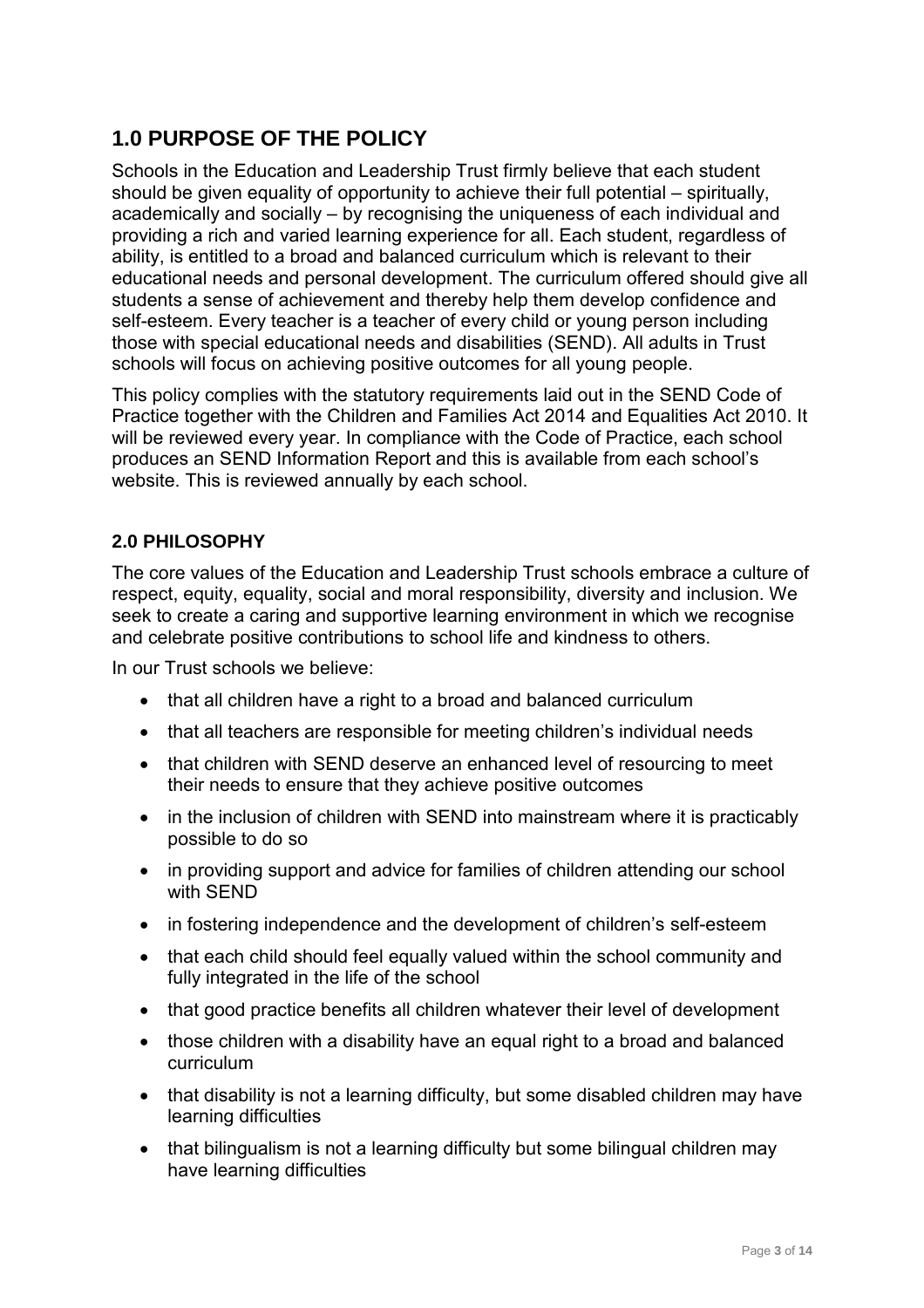This policy describes the values we hold and the provision we make for children who have a significantly greater difficulty in accessing the curriculum than the majority of children the same age, or who have a disability that prevents or hinders them from taking a full part in the life of the school. These needs may be as a result of; physical, sensory, social, emotional and mental health, communication and interaction or other learning difficulties relating to cognition and learning.

## **3.0 AIMS AND OBJECTIVES**

At schools in our Trust we aim to:

- have regard for the SEND Code of Practice 2015 in all its aspects
- identify and provide for students who have special educational needs and disabilities
- give SEND students the greatest possible access to a broad and balanced curriculum
- ensure that all adults are responsible for meeting children's individual needs
- ensure the early identification of children with SEND
- integrate, as far as possible, all SEND students, including those with an Education and Health Care Plan (EHCP)
- work in partnership with parents/carers and families at all times to seek their views
- encourage parents/carers to support their children at home
- seek the views of students, parents and carers when decision making
- involve external support services and agencies where appropriate
- establish links with other schools and post 16 establishments in order to share good practice and experience
- foster an atmosphere in which SEND students feel valued and can develop a sense of self- worth and achieve the best possible outcomes

By ensuring that:

- all teachers are familiar with the SEND Code of Practice 2015
- there is a clear, agreed understanding of what constitutes a student with Special Educational Needs
- there are clear systems for assessing students with SEND and these systems are maintained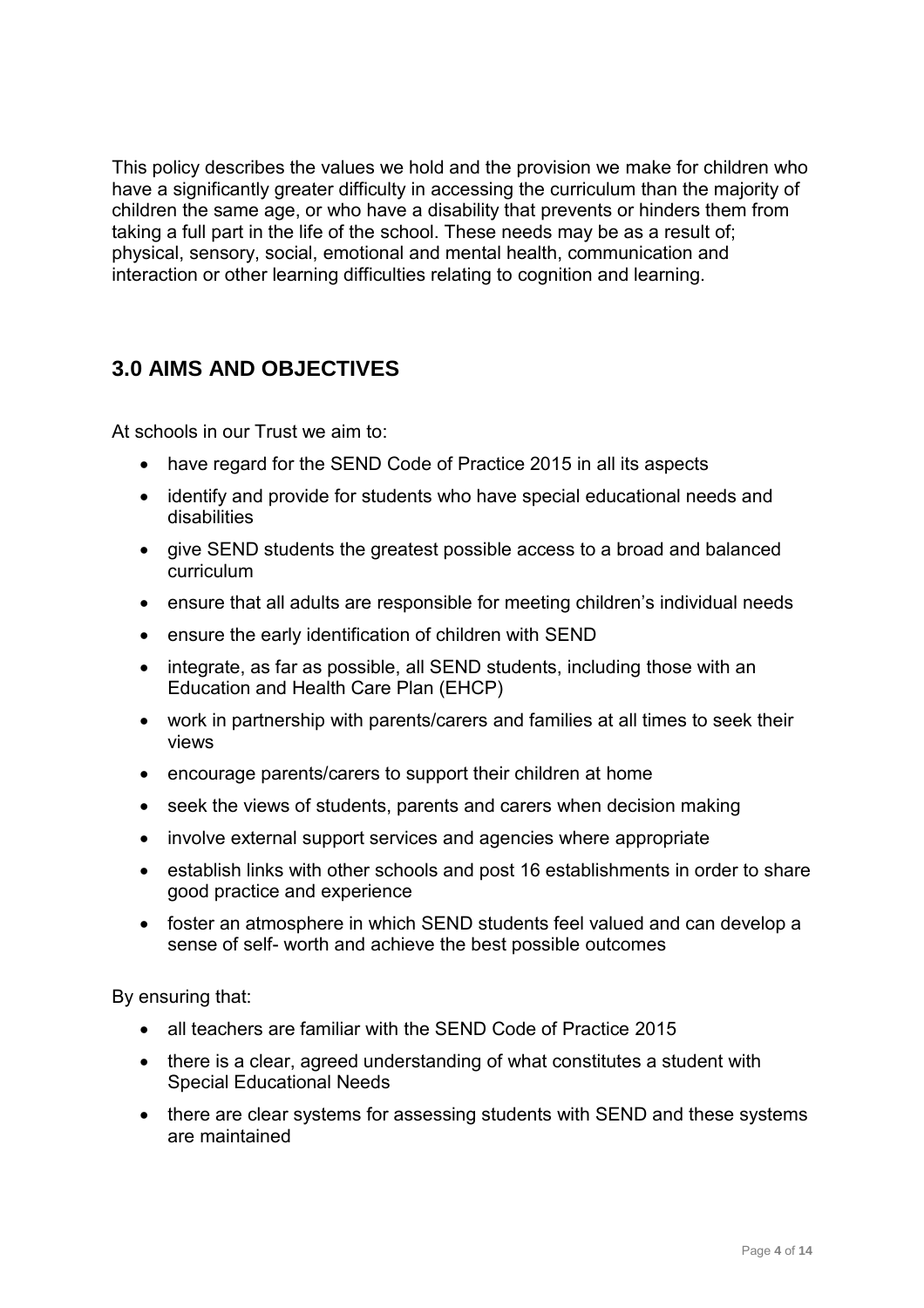- the SEND team works closely with all stakeholders when identifying needs, making or amending provision for SEND students and monitoring their progress
- records from previous schools are used and further information is sought through transition working
- a register of SEND students is set up using SIMS, maintained, updated and communicated clearly to staff so that staff take responsibility for keeping themselves informed
- the staged approach to assessment and provision, as specified in the Code of Practice 2015, is adopted
- student-centred profiles are drawn up for students with an EHCP in consultation with all those involved in the student's education
- all SEND students are given achievable targets. Targets are reviewed by, Middle Leaders, SENCO and Deputy Headteacher on a termly basis
- all staff receive regular training on SEND and relevant strategies to support students
- all subject teachers are responsible for meeting the needs of the identified students in the classroom
- high quality teaching and appropriate differentiation is the key to ensuring that SEND students achieve positive outcomes and achieve relevant qualifications. This is monitored by Middle Leaders.
- the progress of all SEND students is monitored and provision regularly reviewed and amended where necessary

# **4.0 LEGISLATION AND GUIDANCE**

This policy and our individual school's information reports are based on the statutory [Special Educational Needs and Disability \(SEND\) Code of Practice](https://www.gov.uk/government/uploads/system/uploads/attachment_data/file/398815/SEND_Code_of_Practice_January_2015.pdf) and the following legislation:

- ➢ [Part 3 of the Children and Families Act 2014,](http://www.legislation.gov.uk/ukpga/2014/6/part/3) which sets out schools' responsibilities for students with SEN and disabilities
- ➢ [The Special Educational Needs and Disability Regulations 2014,](http://www.legislation.gov.uk/uksi/2014/1530/contents/made) which set out schools' responsibilities for education, health and care (EHC) plans, SEND co-ordinators (SENCOs) and the SEN information report

## **5.0 DEFINITIONS**

A student has Special Educational Needs if they have a learning difficulty or disability which calls for special educational provision to be made for them.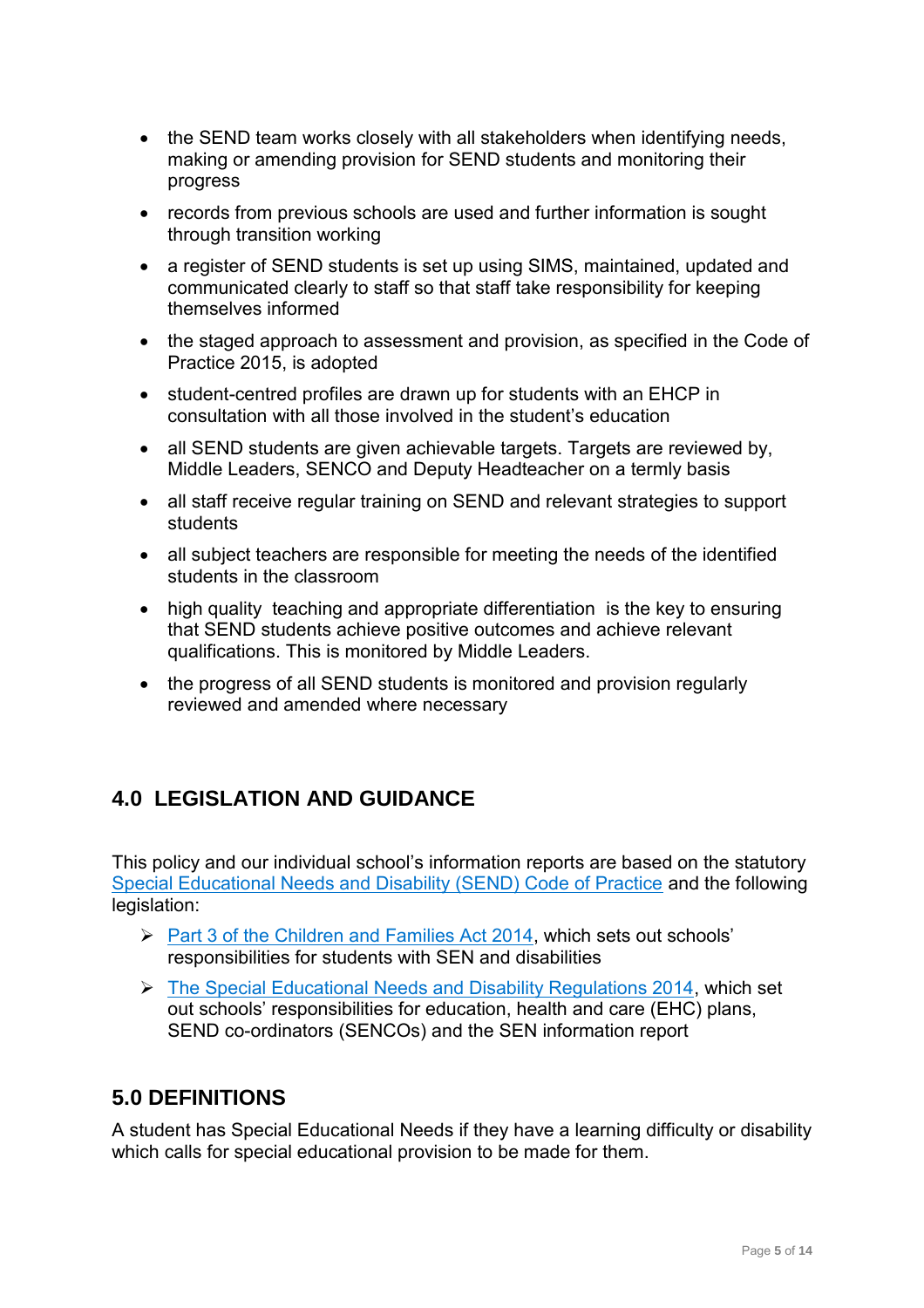Whilst it is recognised that children with SEND are not a readily defined and discrete group, for the purposes of policy the Trust adopts the legal definition provided by the Children and Families Act 2014:

- "A child or young person has special educational needs if he or she has a learning difficulty or disability which calls for special educational provision to be made for him or her.".
- "A child is not to be taken as having a learning difficulty solely because the language (or form of the language) in which he is, or will be, taught is different from a language (or form of a language) which has at any time been spoken in his home."
- "Special educational provision is educational or training provision that is additional to or different from" that made generally for other children or young people of the same age."(Special Educational Needs and Disabilities Code of Practice 2015)

## **6.0 ROLES AND RESPONSIBILITIES**

Levenshulme High School SENCO: Ms L Dooley Academy Co-Headteachers: Miss D Johnson and Mr N Johnson Deputy Headteacher Student Wellbeing: Miss D Johnson SEND Governor: Ms B Sara

The East Manchester Academy SENCO: Miss R Moules Academy Headteacher: Miss J Bowen Deputy Headteacher Student Wellbeing: Mr D Goddard IMB Responsible Member: Mr A Braven

Whalley Range 11-18 High School SENCO: Mrs S Zarar Academy Headteacher: Mrs J Fahey Deputy Headteacher Student Wellbeing: Mrs M Connolly SEND Governor: Dr K Ross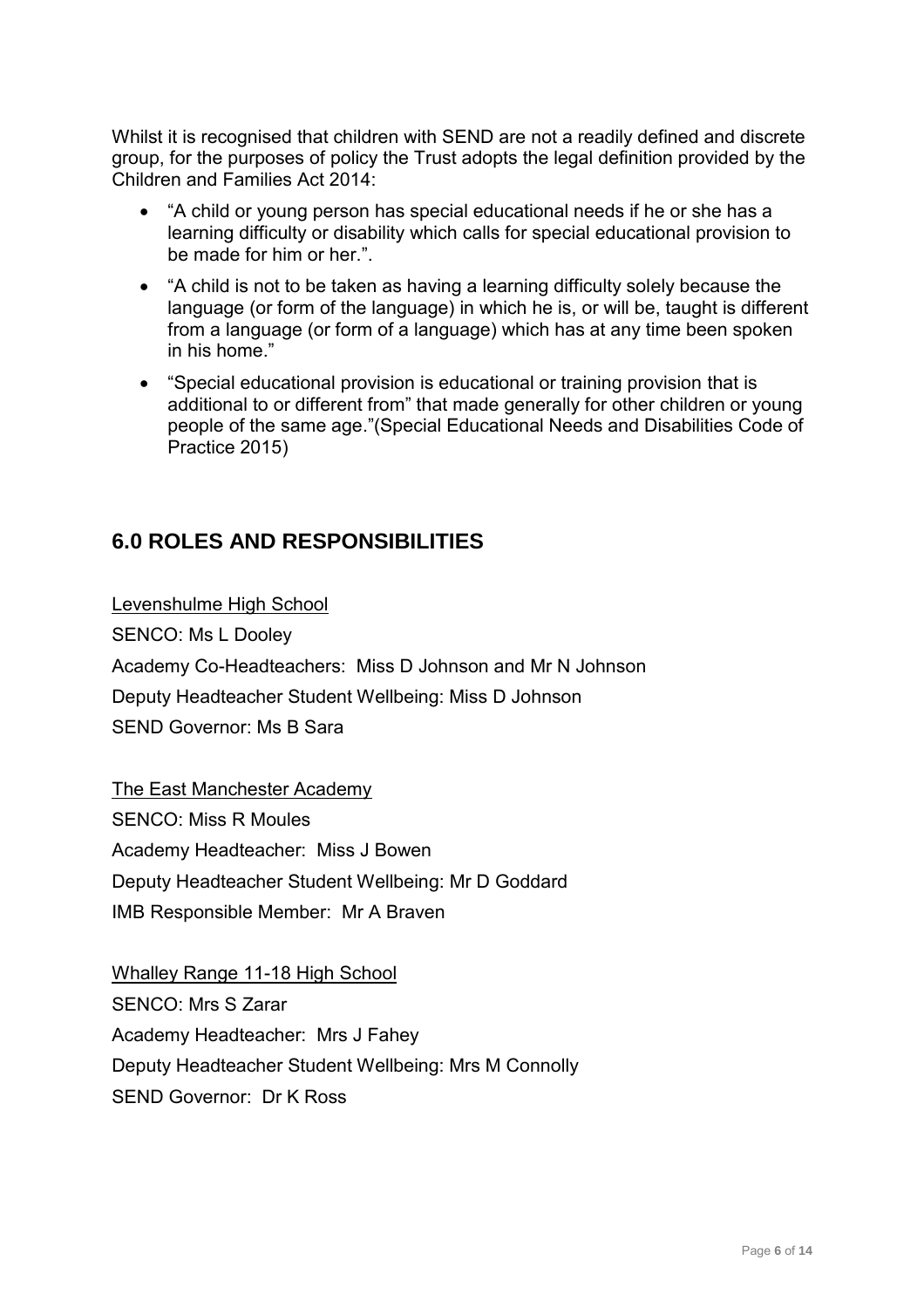#### **6.1 The SENCO**

In each of our Trust schools the SENCO will:

- work with the headteacher/s and SEND governor to determine the strategic development of the SEND policy and provision in the school
- have day-to-day responsibility for the operation of this SEND policy and the co-ordination of specific provision made to support individual students with SEND, including those who have EHCPs
- provide professional guidance to colleagues and work with staff, parents, and other agencies to ensure that students with SEND receive appropriate support and high-quality teaching
- advise on the graduated approach to providing SEND support
- advise on the deployment of the school's delegated budget and other resources to meet students' needs effectively
- be the point of contact for external agencies, especially the local authority and its support services
- liaise with potential next providers of education to ensure that the school meets its responsibilities under the Equality Act 2010 with regard to reasonable adjustments and access arrangements
- ensure the school keeps the records of all students with SEND up to date

#### **6.2 The SEND governor**

The SEND governor will:

- help to raise awareness of SEND issues at Academy Committee meetings
- monitor the quality and effectiveness of SEND and disability provision within the school and update the Academy Committee on this
- work with the headteacher/s and SENCO to determine the strategic development of the SEND policy and provision in the school

#### **6.3 The Academy headteacher/s**

The academy headteacher/s will:

- work with the SENCO and SEND governor to determine the strategic development of the SEND policy and provision within the school
- have overall responsibility for the provision and progress of learners with SEND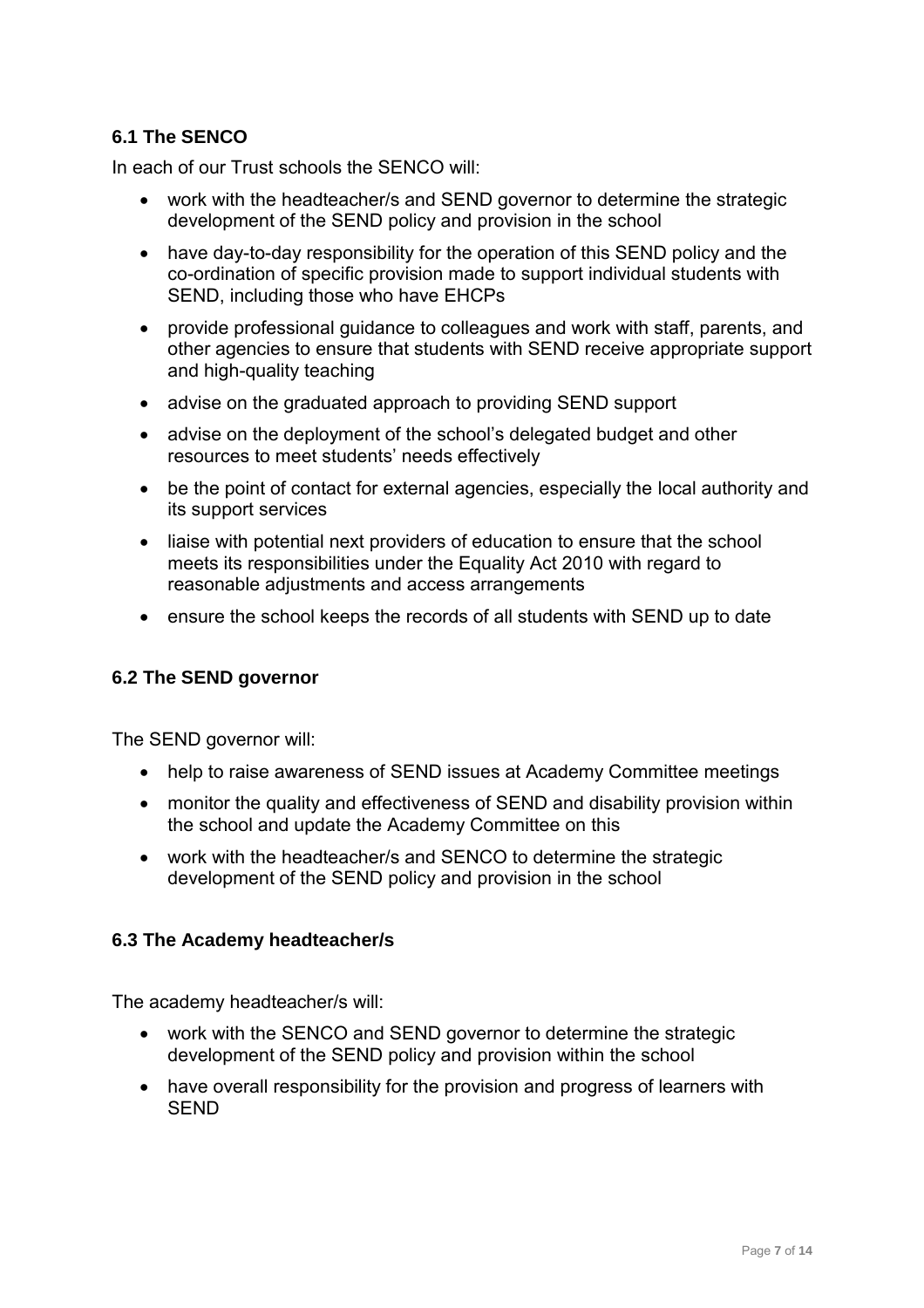#### **6.4 Middle Leaders**

The academy middle leaders will

- design, develop and deliver an appropriate, accessible curriculum
- establish appropriate assessment frameworks
- set high expectations for the achievement of all students
- regularly analyse and evaluate student progress and engagement with the curriculum
- ensure members of their faculty have the knowledge and expertise to ensure all students, whatever their starting point or SEND, make good progress.

#### **6.5 Class teachers**

Each class teacher is responsible for:

- the progress and development of every student in their class by providing high quality teaching to all students
- working closely with any teaching assistants or specialist staff to plan and assess the impact of support and interventions and how they can be linked to classroom teaching
- working with the SENCO to review each student's progress and development and decide on any changes to provision
- ensuring they follow this SEND policy

## **7.0 CATEGORISING SPECIAL EDUCATIONAL NEEDS**

Students with SEND are categorised under one of the four following areas of need as set out in the SEND code of practice (2015);

- Cognition and Learning
- Sensory and/or Physical Needs
- Social, Emotional and Mental Health
- Communication and Interaction

The level of the support that students with SEND require is denoted by the following categories;

**EHCP (Education and Health Care Plans)** – Students with an EHCP have complex special educational needs and/or disability. Their provision is bespoke to the child and is classified as an 'individualised' model of support. These students receive a designated funding allocation to support them in school and to provide additional educational provision which goes above and beyond mainstream provision.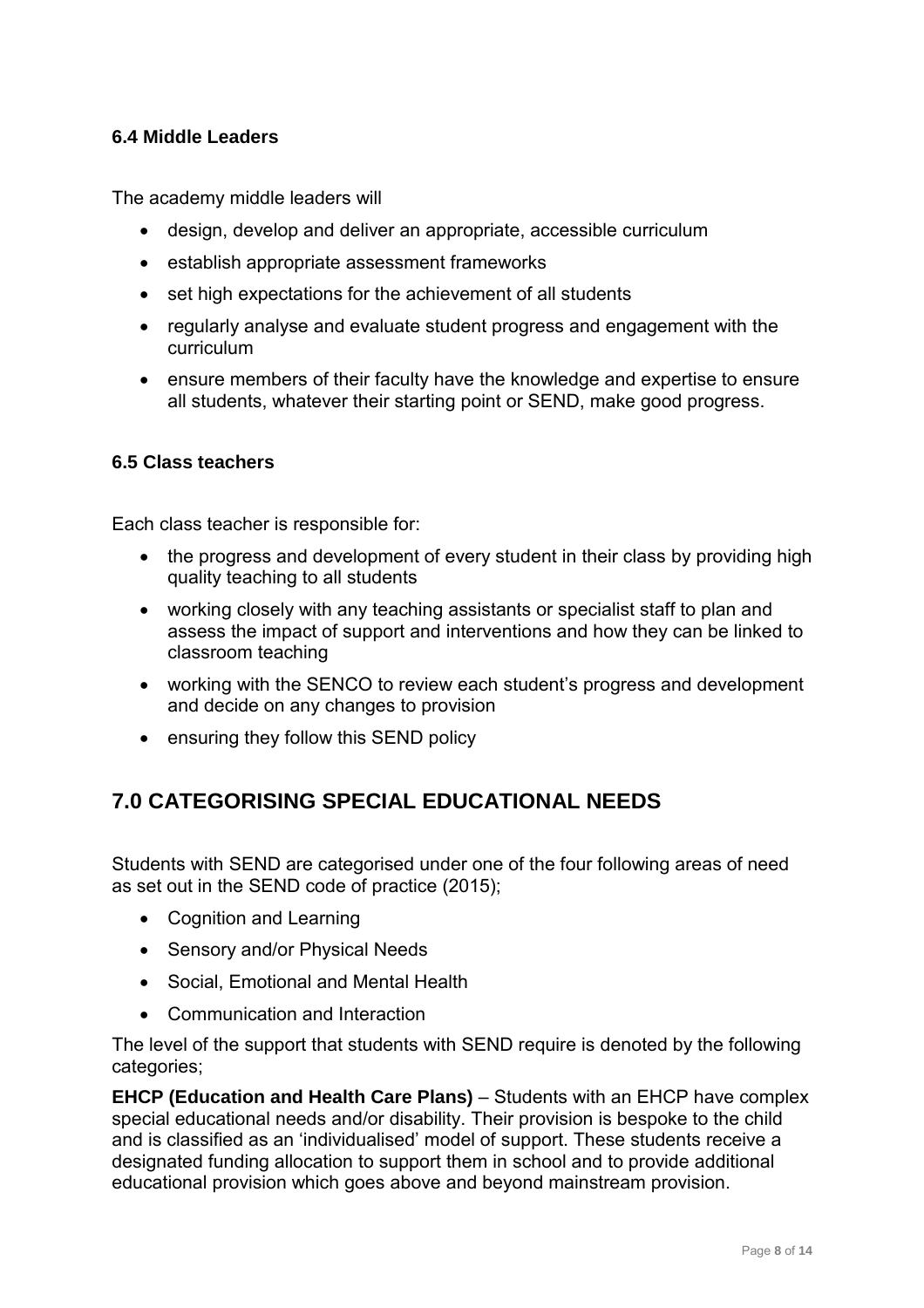**SEND Support** – These are students who are classified as having special educational needs and/or disability. These students receive provision which goes above and beyond the mainstream provision and is classified a 'targeted approach'. Students on SEND Support do not have a specific funding stream designated specifically to support their needs, but a proportion of the school's SEND budget is allocated to support these students to make progress.

**Monitor** – These students do not have a special educational need and/or disability. These student/pupils have an additional need that requires a level of understanding from staff so that their needs are met through effective quality first differentiated teaching strategies. This is a universal offer, available to all students. Should a student in this category fail to make adequate progress, the decision might be made to escalate their level of support up to SEND support.

# **8.0 IDENTIFICATION, ASSESSMENT AND PROVISION**

The Code of Practice states that students should only be identified as SEND if they do not make adequate progress once they have had intervention, adjustments and good quality personalised teaching.

Teachers are fully accountable and responsible for the progress and development of the students in their class including students accessing support from Teaching Assistants or specialist staff.

High quality teaching and differentiation for individual students are the first steps in responding to students who have or may have SEND.

Any teacher who has a concern about a student's learning needs can refer the student through the Inclusion/SEND referral system. All students with SEND are monitored and their progress reviewed half termly. The ethos of the Code of Practice emphasises the importance of parental/carer rights and involvement, underpinning our Trust approach to parental/carer partnership. The following must be taken into account when initial concerns are raised and basic information gathering begins to take place.

All children are entitled to a suitably differentiated curriculum and children's learning needs will be met by their class teachers who will use a range of differentiation strategies that are sometimes supported by Teaching Assistants. The preparation of this work is reflected in the weekly planning.

Identifying and assessing SEND for children or young people whose first language is not English requires particular care. The schools in our Trust will look carefully at all aspects of a student's performance in different areas of learning and development or subjects to establish whether lack of progress is due to limitations in their command of English or if it arises from SEND. Difficulties related solely to limitations in English as an Additional Language are not SEND.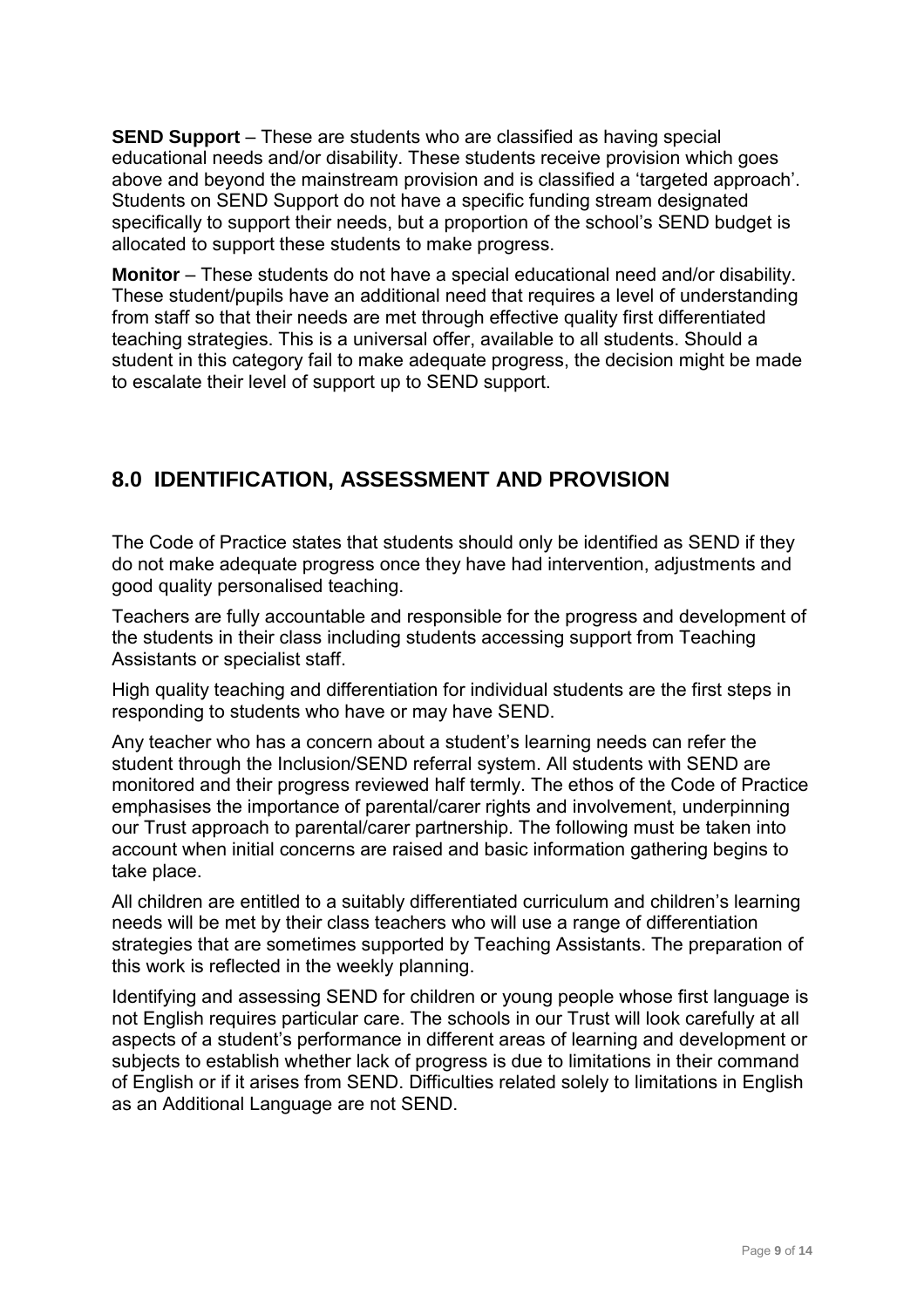# **9.0 A GRADUATED APPROACH**

The first response to students who are not making expected levels of progress, should be the teacher adapting their approach to target the student's specific weakness. This is known as 'Quality First Teaching'. If students continue to struggle to make expected progress, the SENCO within each school should assess whether the student meets the definition of Special Educational Needs or Disability.

We then follow a cycle of Assess, Plan, Do and Review:

- ➢ Assess In line with school procedures, school staff will carry out or request additional assessments of a student to identify an area of need.
- ➢ Plan Once the assessment part of the process has been completed, the student's needs are determined in a consultation meeting with staff and parents. Actions will be agreed and, if appropriate, a plan will be created and the student will be placed on the school's SEND register.
- $\triangleright$  Do The plan is followed for an agreed period of time. This is shared with all members of staff, with teaching staff taking responsibility for its implementation.
- $\triangleright$  Review The effectiveness of support and intervention is reviewed regularly with staff and parents. This is an opportunity to assess the impact of any intervention/s and this the cycle begins again. Following a review, a new plan is implemented if one is needed and the SEND register is updated appropriately.

The schools in our Trust will identify and meet needs as early as possible through:

- the analysis of data including entry profiles, reading ages, CATs, SAS scores other whole-school student progress data
- classroom-based assessment and monitoring arrangements
- following up parent/carer concerns
- tracking individual children's progress over time
- liaison with primary schools on transfer
- information from previous schools
- information from other services
- maintaining a provision map for all vulnerable learners but which clearly identifies students receiving additional SEND support from the school's devolved budget or in receipt of High Needs funding
- undertaking, when necessary, a more in-depth individual assessment this may include a range of commercially available assessments, carefully chosen to deliver appropriate, useful information on a student's needs. It may include a bilingual assessment where English is not the first language
- Involving an external agency where it is suspected that a special educational need is significant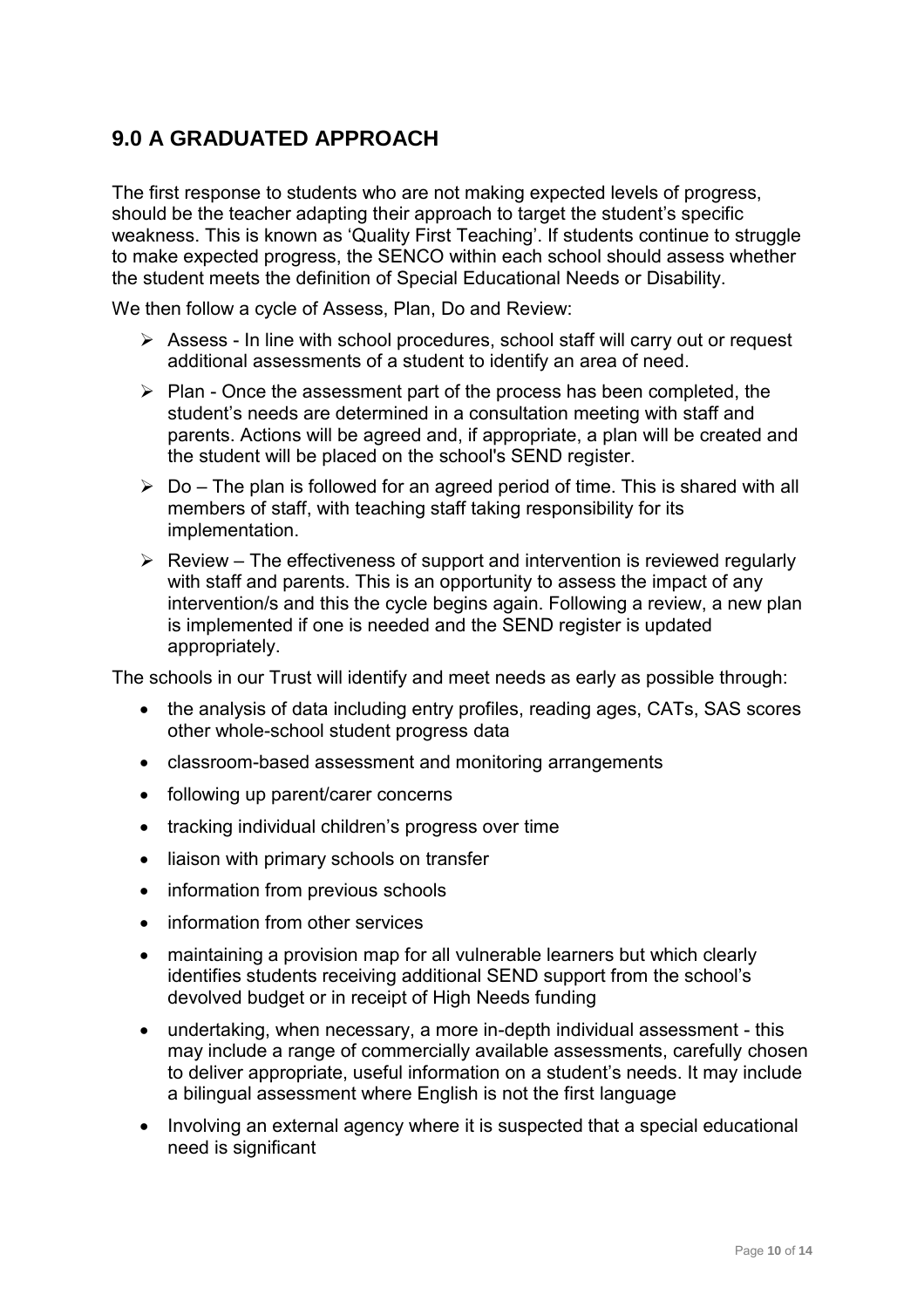## **10.0 ADDITIONAL SEND SUPPORT**

- Students will be offered additional SEN support when it is clear that their needs require intervention which is "additional to" or "different from" the welldifferentiated curriculum offer for all students in the school i.e. they have a Special Educational Need as defined by the SEN Code of Practice 2015
- Intervention for students with SEND will be tracked through Half Term reviews and using the school's provision map for each area of need
- It may be decided that a very small number, but not all of the students on the SEND register will require additional High Needs funding, for which an application needs to be made to the Local Authority, to ensure their underlying special educational need is being addressed. This may particularly be the case where outside agencies have been involved in assessing the student or contributing to their provision
- Where a student has a significant, severe and sustained need, it may be necessary to enter a multi-disciplinary assessment process with Health and Social Care in order to consider the need for an EHCP.
- Underachieving students and students with English as an Additional Language (EAL) who do not have SEN will not be placed on the list of students being offered additional SEN support.

# **11.0 CURRICULUM**

All students should have access to a broad and balanced curriculum and are encouraged to participate fully in school life. This includes curriculum and extracurricular activities. The schools in our Trust expect teachers to set high expectations for every student, whatever their prior attainment. Teachers should use appropriate assessment to set targets which are deliberately ambitious. Potential areas of difficulty should be identified and addressed at the outset. Lessons should be planned to address potential areas of difficulty and to remove barriers to student progress and achievement. In many cases, such planning will mean that students with SEND will be able to study the full national curriculum. Classroom organisation and management should ensure that children are given opportunities to take part in a range of learning contexts with appropriate support (e.g. whole class work, mixed ability and ability groupings). Support can be from the class teacher, Teaching Assistants and through differentiated and/or modified learning tasks. Wherever possible Teaching Assistants work with children within the classroom.

Any arrangements for withdrawal should be discussed with the SENCO. There should be appropriate pace of work as well as appropriate expectations of outcomes from learning experiences and tasks. Support should be deployed thoughtfully and sensitively to promote independence and to avoid children becoming dependent and passive as learners. Support is used to assist students in achieving the best they can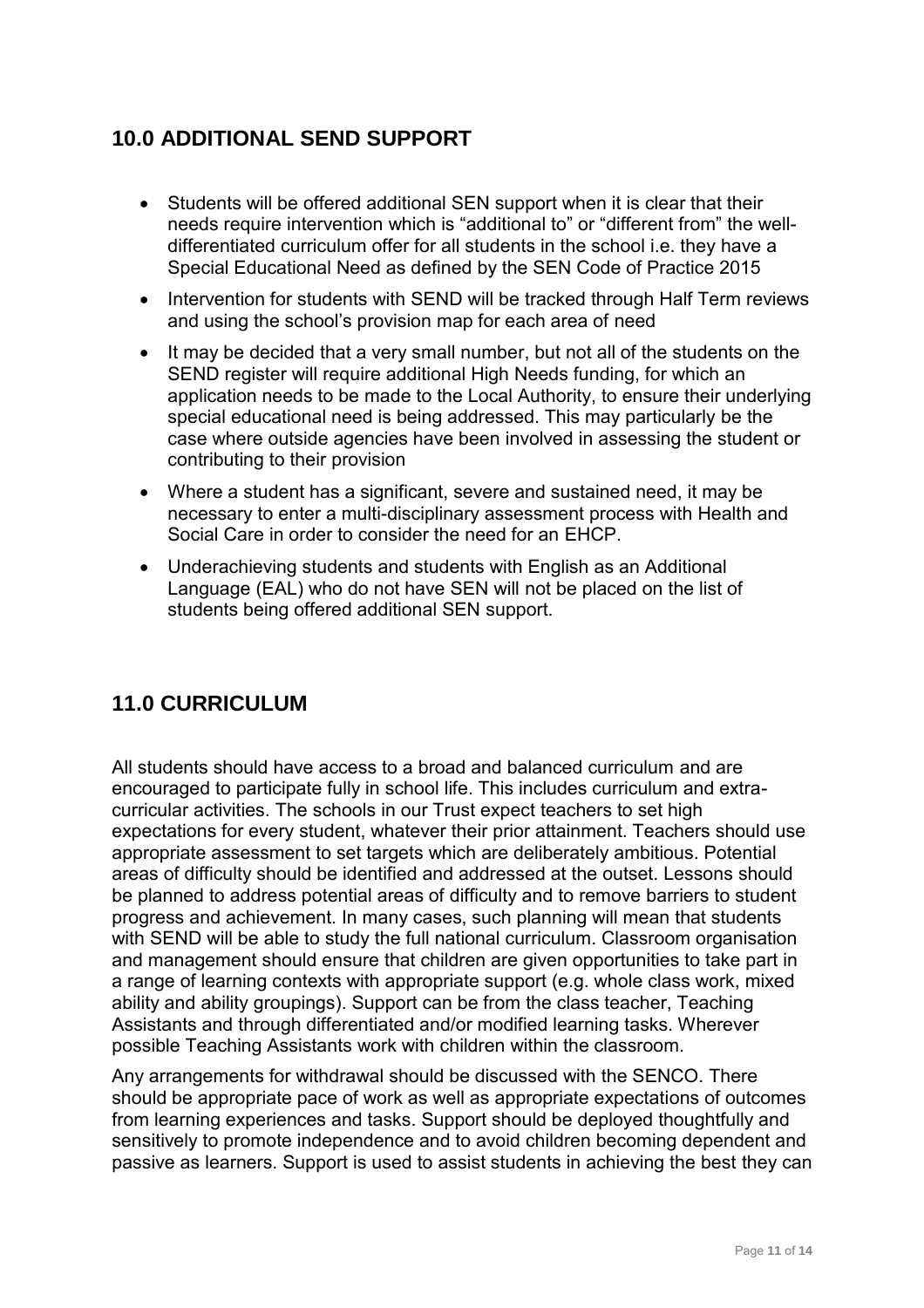do and to provide opportunities to promote confidence, raise self-esteem and achieve positive outcomes.

### **12.0 RESOURCES AND TRAINING**

Funding is used to employ a team of Teaching Assistants to support SEND students. Support may also be bought in from advisory specialist teachers. The SENCO is responsible for deploying these resources. The schools in our Trust also have a range of partners with whom good practice and resources can be shared.

The SENCO has a responsibility to keep informed and share across their school developments in the field of SEND.

#### **13.0 ADMISSIONS**

Schools in our Trust operate an inclusive policy for admissions within the guidelines of Manchester Local Authority and will give equal priority to all students regardless of SEND. The schools will liaise with relevant primary schools and the Local Authority Statutory Assessment Team during the Year 6, Year 11 and in-year transition phase. Any parent/carer who has a particular concern about their child's access to the school is welcome to discuss this with the Deputy Headteacher and SENCO of their child's school. Where a student has a complex medical condition, the school will carry out a risk assessment to identify the reasonable adjustments that it will need to ensure the student's wellbeing.

### **14.0 SUPPORTING STUDENTS AND THEIR FAMILIES**

Trust schools actively seek to work with parents/carers and values the contribution they make as well as their knowledge and experience. We encourage parents/carers to support their child's learning. Parents/carers are always notified and involved from the outset when their children are felt to have Educational Needs.

All formal meetings with parents/carers must be recorded and the recorded conversation/targets set should be signed by the parent/carer. In the case of parents/carers who do not respond to invitations to discuss their child or to attend a review meeting, a written communication will be sent.

Individual Trust schools' websites hold a copy of the Trust SEND policy, SEND Information Reports and information on Manchester's Local Offer.

Parents/carers are invited to attend our SEND Parent/Carer Forums, which give them the opportunity to discuss current provision in school.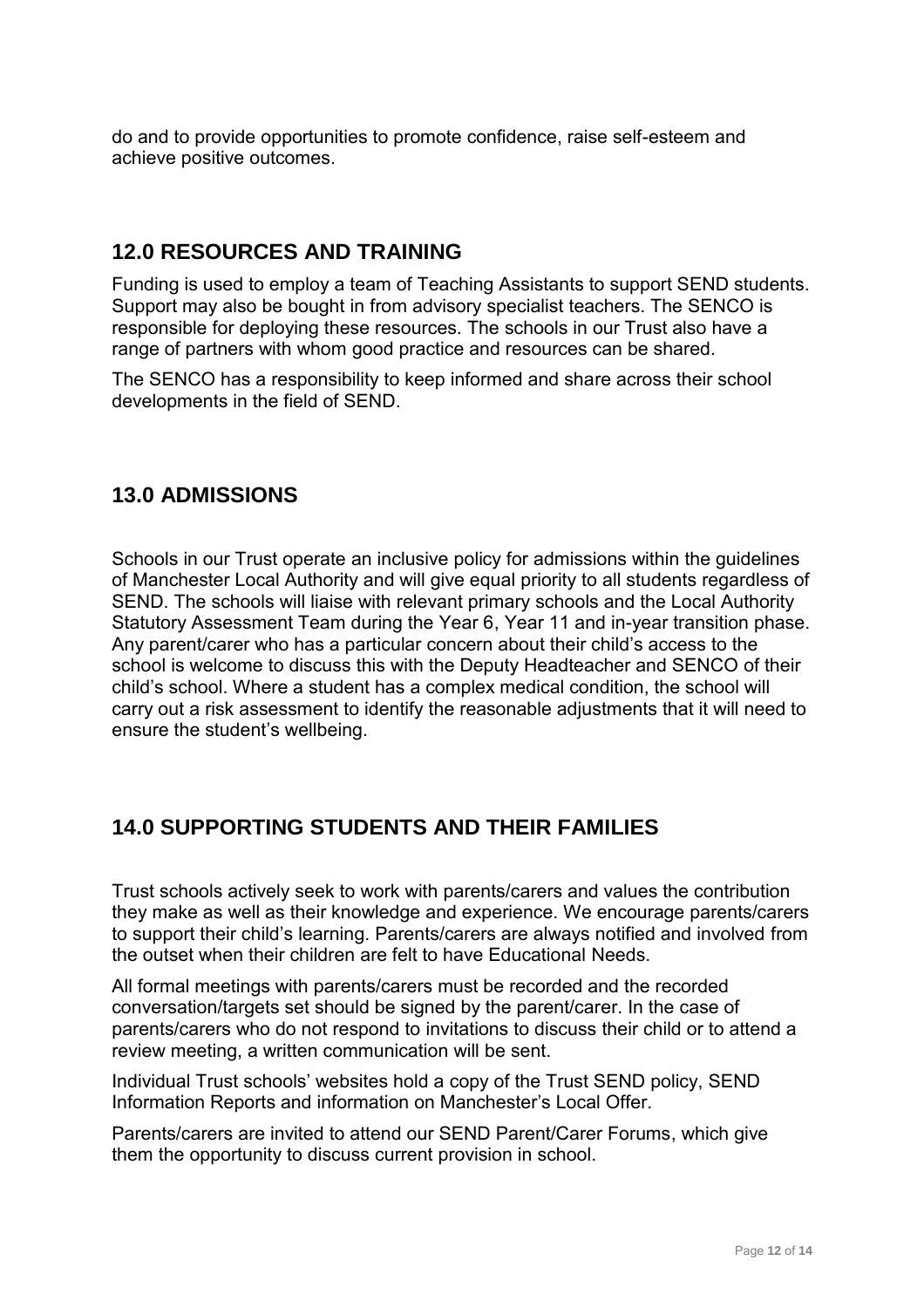## **15.0 SUPPORTING STUDENTS AT SCHOOL WITH MEDICAL CONDITIONS**

The school follows the guidance in 'Supporting students at school with medical conditions' (2014). It recognises that students at school with medical conditions should be properly supported so that they have full access to education, including school trips and physical education. Some children with medical conditions may be disabled and where this is the case the school will comply with its duties under the Equality Act 2010. Some may also have special educational needs (SEN) and may have an Education, Health and Care Plan (EHCP) which brings together health and social care needs, as well as their special educational provision and the SEND Code of Practice (2015) is followed.

See also each school's 'Supporting Students with Medical Conditions' policy.

## **16.0 EVALUATING THE SUCCESS OF OUR SEND PROVISION**

Academy Committees will evaluate the success of the SEND policy against the aim and objectives above and will issue an annual report to Academy Committees. The equality of our SEND provision will be monitored through the school's Quality Assurance cycle.

Heads of Faculty will report on the progress of SEND students through whole school data collection cycles within each school.

Key questions that will be asked are:

- Are all students accessing a curriculum suited to their needs?
- Are students identified as having SEND making expected progress?
- Have students with SEND achieved positive outcomes?
- Are students identified as having a special need as early as possible?
- Has a programme of intervention been drawn up and implemented?
- Are students involved in target setting?
- Are reviews conducted at specified times?
- Are the outcomes of reviews implemented promptly?
- Are parent/carers kept informed of their child's progress?
- Are parent/carers enabled to make contributions to their child's education?
- Is the progress of every student with SEND monitored?
- Do effective student records, reports and tracking documents show evidence of student progress?
- Is information passed on between classes and schools to ensure continuity and progression?